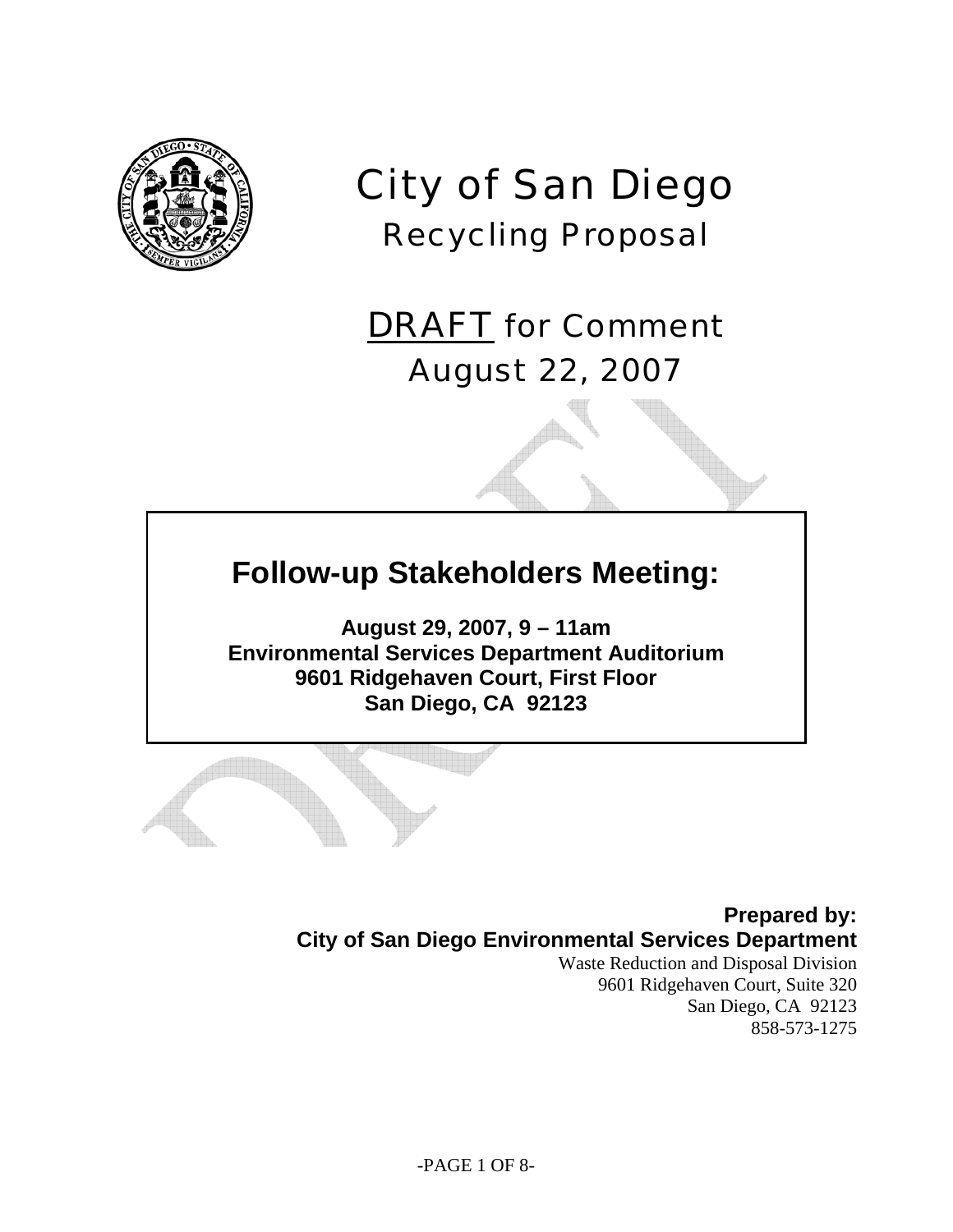### **Draft City Recycling Proposal**

#### **Purpose**

The purpose of this recycling proposal is to establish requirements for recycling of solid waste generated from residential facilities, commercial facilities, City buildings and special events. These requirements are intended to increase the diversion of recyclable wastes from landfill disposal, conserve the capacity and extend the useful life of the Miramar Landfill, reduce greenhouse gas emissions, and avoid the potential financial and other consequences to the City of failing to timely meet AB 939 requirements.

#### **Recycling Requirement for Residents and Small Businesses Serviced by City of San Diego**

Effective January 1, 2008, residents and small businesses who receive City-provided curbside recyclable waste collection services must participate in the City curbside recycling program.

#### **Recycling Requirement for Residential Facilities Serviced by Other Parties**

- Single Family. Effective January 1, 2008, occupants of single-family residences that receive solid waste collection service from a private hauler or who self-haul their solid waste shall be required to recycle either by participating in a recycling program offered by the hauler or a recyclable waste collector or by personally separating and delivering their recyclable wastes to a recycling facility.
- The recycling program services for Single Family shall include, at a minimum:
	- (1) Collection of recyclable wastes at least two times per month;
		- (a) Recyclable wastes shall include at a minimum: plastic bottles and jars, paper, metal containers, cardboard, and glass containers.
- Multi-Family. For multi-family residential facilities that receive solid waste collection service from a private hauler or who self-haul their solid waste, the facility owner/operator/ manager will provide on-site recycling services by the following dates:
	- (1) January 1, 2008, for multi-family complexes with 100 units or more;
	- (2) January 1, 2009, for multi-family complexes with at least 50 but not more than 99 units;
	- (3) January 1, 2010, for multi-family complexes with up to 49 units.

#### -PAGE 2 OF 8-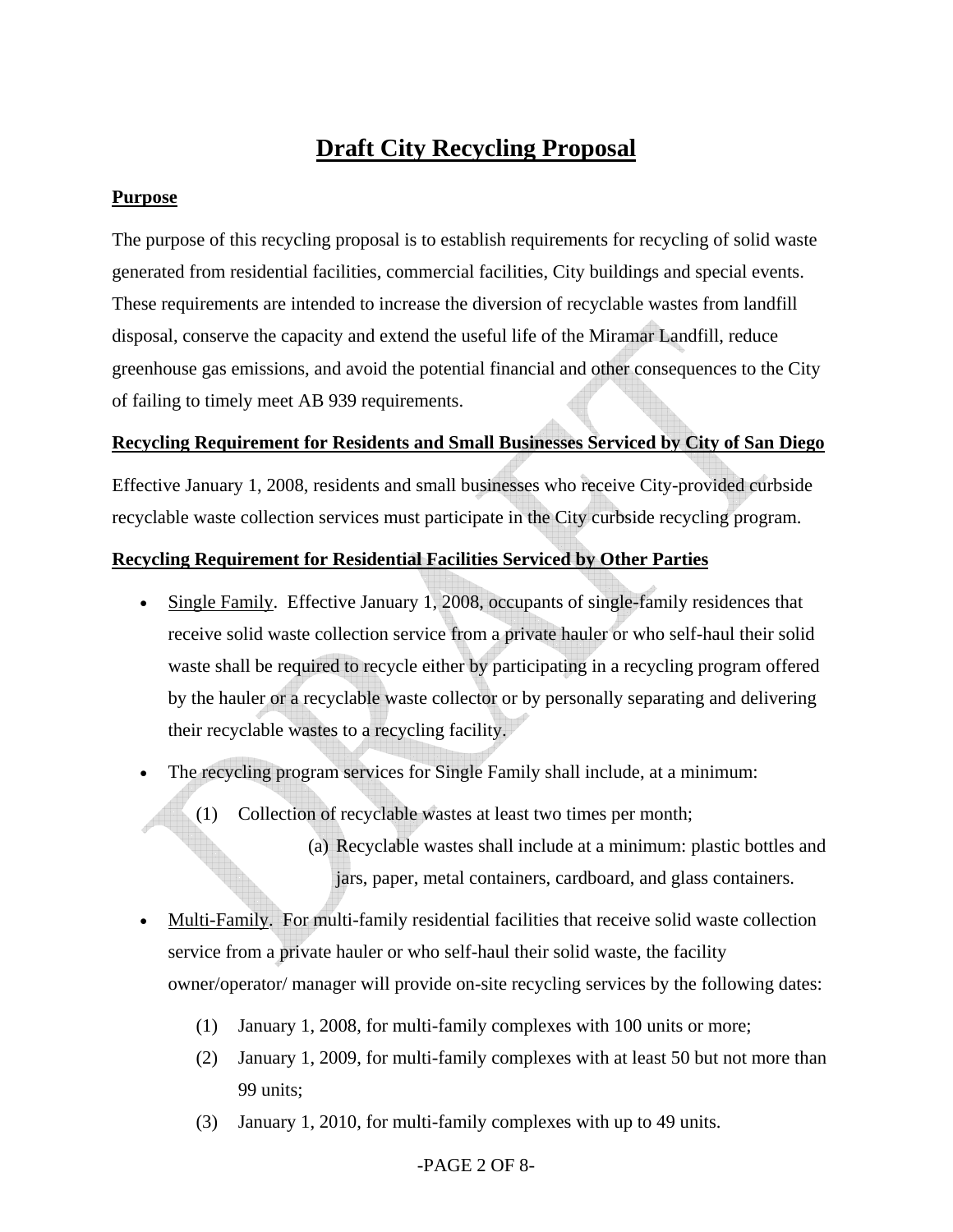- Occupants of these multi-family residential facilities shall participate in a recycling program by separating recyclable waste from other solid waste and depositing the recyclable waste in the recycling container provided and as directed by the private hauler, recyclable waste collector or facility owner/operator/ manager, beginning on the applicable dates listed above.
- The recycling program services for Multi-Family shall include, at a minimum:
	- (1) Collection of recyclable wastes at least two times per month;
		- a) Recyclable wastes shall include at a minimum: plastic bottles and jars, paper, metal containers, cardboard, and glass containers;
	- (2) Utilization of recycling receptacles that comply with the standards in the Commercial/Multi-Family Recycling Guidelines established by the Department;
	- (3) All signage on containers shall comply with the standards described in the Commercial/Multi-Family Recycling Guidelines established by the Department;
	- (4) Designated recycling collection and storage areas.
- The facility owner/operator/manager of the multi-family facility will ensure that recycling receptacles are clearly labeled and occupants are educated about the recycling services as follows:
	- (1) Information will be distributed to all occupants annually;
	- (2) All new occupants will be given information and instructions upon occupancy;
	- (3) All occupants will be given information and instructions when there is any change in recycling service;
	- (4) All signage shall comply with the standards described in the Commercial/Multi-Family Recycling Guidelines established by the Department;
	- (5) ESD will make available downloadable signage and educational materials on its website.

#### **Recycling Requirements for Commercial Facilities Serviced by Other Parties**

• Commercial facilities. For commercial facilities which receive solid waste collection services from a private hauler or which self-haul their solid waste, the facility owner/operator/manager shall provide on-site recycling services to occupants by the following dates:

#### -PAGE 3 OF 8-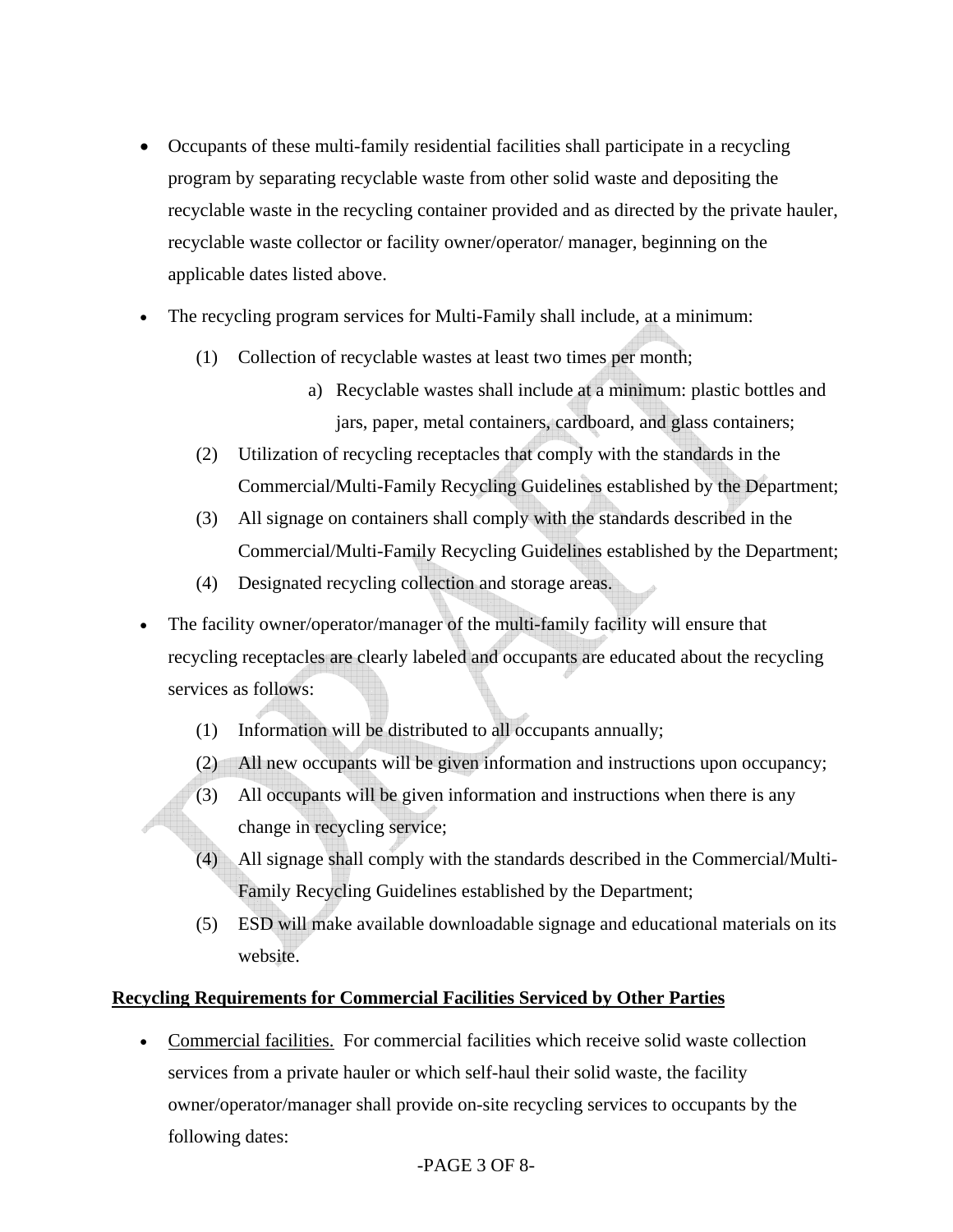- (1) January 1, 2008, for commercial facilities of 20,000 square feet or more;
- (2) January 1, 2009, for commercial facilities of 10,000 square feet or more, but less than 20,000 square feet;
- (3) January 1, 2010, for commercial facilities of 5,000 square feet or more, but less than 10,000 square feet.
- Occupants of commercial facilities which receive solid waste collection service from a private hauler or which self-haul their solid waste shall participate in a recycling program by separating recyclable waste from other solid waste and depositing the recyclable waste in the recycling containers provided and as directed by the private hauler, recyclable waste collector or facility owner/operator/manager, beginning on the applicable dates listed above.
- The recycling program services for commercial facilities shall include at a minimum, all of the following:
	- (1) Collection of recyclable wastes as frequently as necessary to meet demand;
	- (2) Collection of plastic bottles and jars, paper, metal containers, cardboard, glass containers, and other recyclable wastes for which markets exist, such as scrap metal and wood pallets, as specified in a list maintained by the Director of Environmental Services on the ESD website;
	- (3) Utilization of recycling receptacles or containers which comply with the standards in the Commercial/Multi-Family Recycling Guidelines established by the Department;
	- (4) All signage on containers shall comply with the standards described in the Commercial/Multi-Family Recycling Guidelines established by the Department;
	- (5) Designated recycling collection and storage areas.
- For commercial facilities, the facility owner/operator/manager shall ensure that recycling containers or receptacles are clearly labeled as such and that occupants are educated about the recycling services as follows:
	- (1) Information shall be distributed to all occupants annually;
	- (2) All new occupants shall be given information and instructions upon occupancy;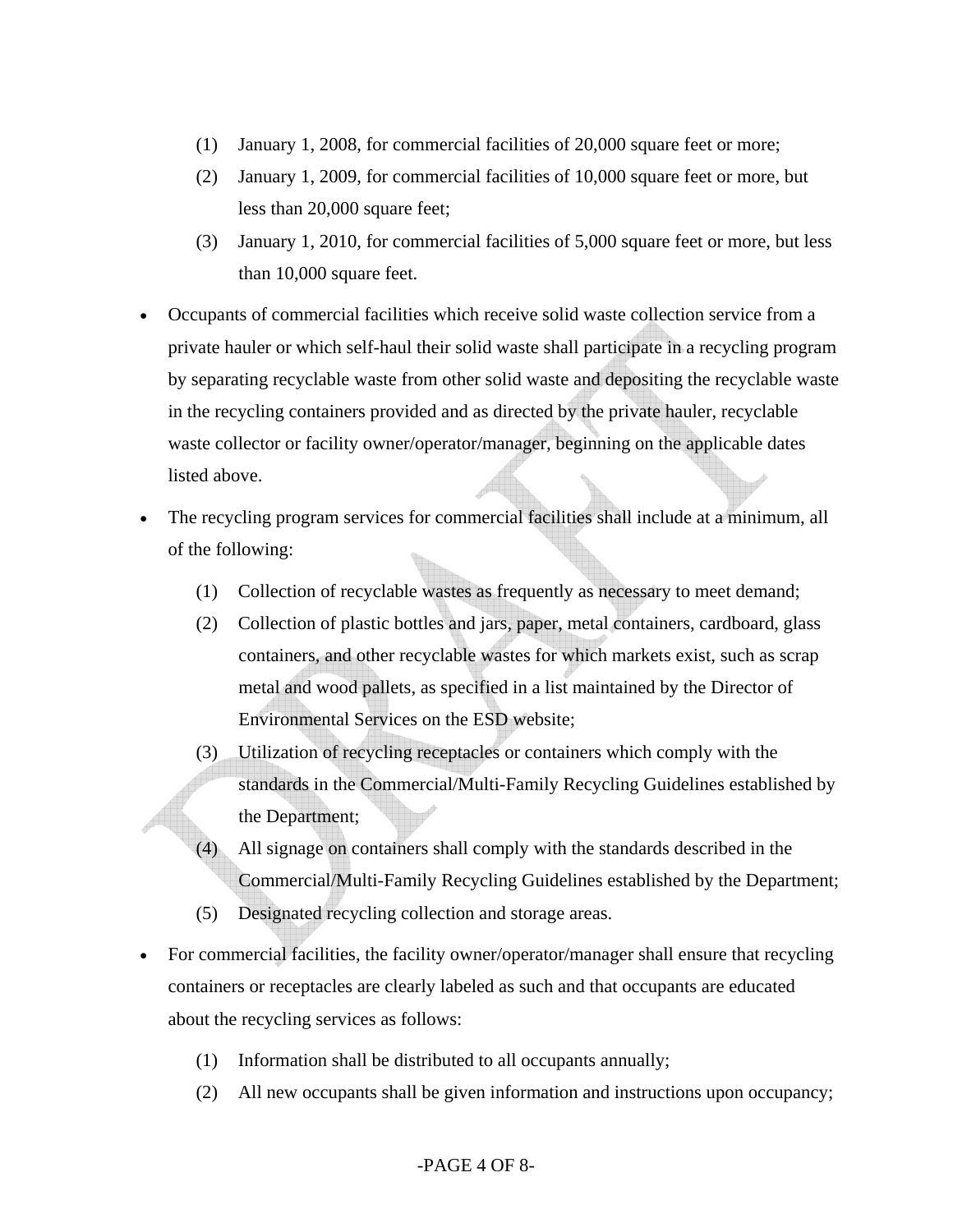- (3) All occupants shall be given information and instructions upon any change in recycling service to the commercial facility;
- (4) All signage shall comply with the standards described in the Commercial/Multi-Family Recycling Guidelines established by the Department;
- (5) ESD will make available downloadable signage and educational materials on its website.

 $\mathbb{A}$ 

#### **Recycling Requirements for City buildings**

• All City buildings over 5,000 square feet, as designated on the City's real estate asset inventory, will be required to comply with the recycling requirements applicable to commercial facilities.

#### **Recycling Requirements for Mixed Use Facilities Serviced by Other Parties**

- Mixed use facilities with the majority of its square footage devoted to residential uses shall comply with the residential recycling requirements (single-family or multi-family, as applicable).
- Mixed use facilities with the majority of its square footage devoted to commercial uses shall comply with the commercial recycling requirements.

#### **Annual Reports from Franchisees, City Designated Recyclables Collectors, and Self Haul**

- Private haulers and City-designated recyclables collectors providing collection services to residential facilities, commercial facilities, City buildings, and/or mixed use facilities, will submit an annual report covering the period of July 1 to June 30 of the immediately preceding fiscal year by July 31 of each year to the Department including the following information for each facility serviced:
	- (1) Person(s) responsible for solid waste management at the facility serviced;
	- (2) Name and address of the facility serviced;
	- (3) The volume, measured in cubic yards, of refuse and recyclable wastes collected from the facility;
	- (4) The frequency of refuse and recyclable waste collection service provided to the facility;
	- (5) The types of recyclable waste collected from the facility; and

#### -PAGE 5 OF 8-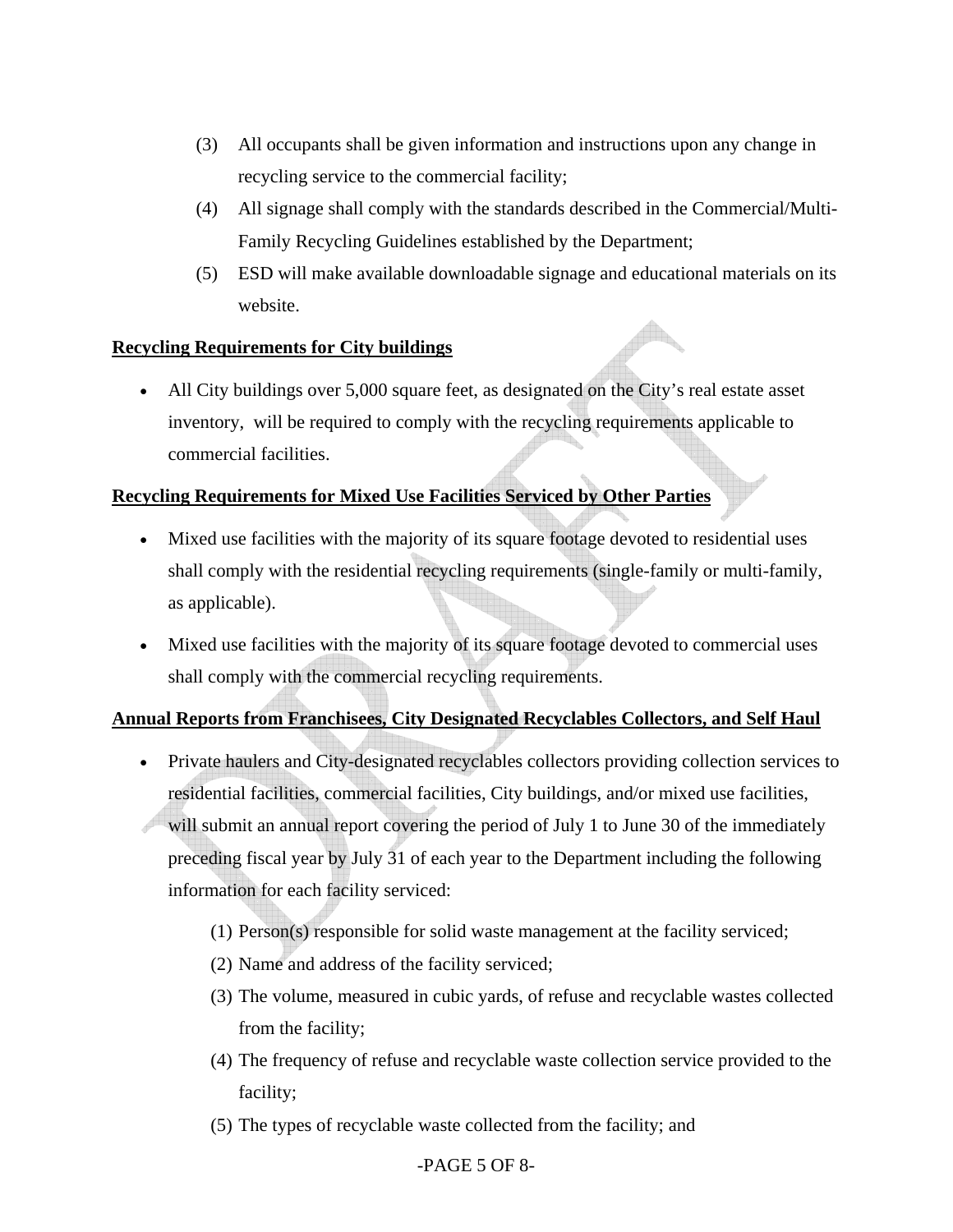- (6) Additional information as required by the Director.
- Persons who self-haul or use the services of a recyclable wastes or materials collector which is not a City-designated recyclables collector will be required to comply with the above reporting requirements.

#### **Special Events Recycling**

- Effective January 1, 2008, for a special event requiring an event permit from the City of San Diego, the permit applicant shall provide recycling receptacles throughout the event venue and ensure that all recyclables are collected and recycled.
- The number of recycling receptacles shall equal the number of refuse receptacles and the recycling and refuse receptacles shall be placed next to one another throughout the event venue.

#### **Exemptions**

- Multi-family residential facilities, Commercial facilities, City buildings, and Mixed-use facilities which generate 4 cubic yards or less of solid waste per week will be exempt. This threshold may be lowered at the discretion of the Mayor or his designee upon 90 days' public notice to be provided by posting the notice on the Environmental Services Department website and in a newspaper of general daily circulation within the City of San Diego for a period of 10 days.
- Other exemptions to some or all of the requirements may be granted at the discretion of the Director upon consideration of the following factors: available markets for recyclable wastes, available space for recycling bins, number of employees, alternative recycling efforts, and the amount and type of solid waste or recyclable waste generated.
- Applications for exemption shall be made by completing and submitting a request for exemption on a form approved by the Director. To be effective, an exemption must be in writing and signed by the Director. An exemption may be revoked at any time at the discretion of the Director if one or more of the factors justifying the exemption no longer exist or other change in circumstances warrant revocation.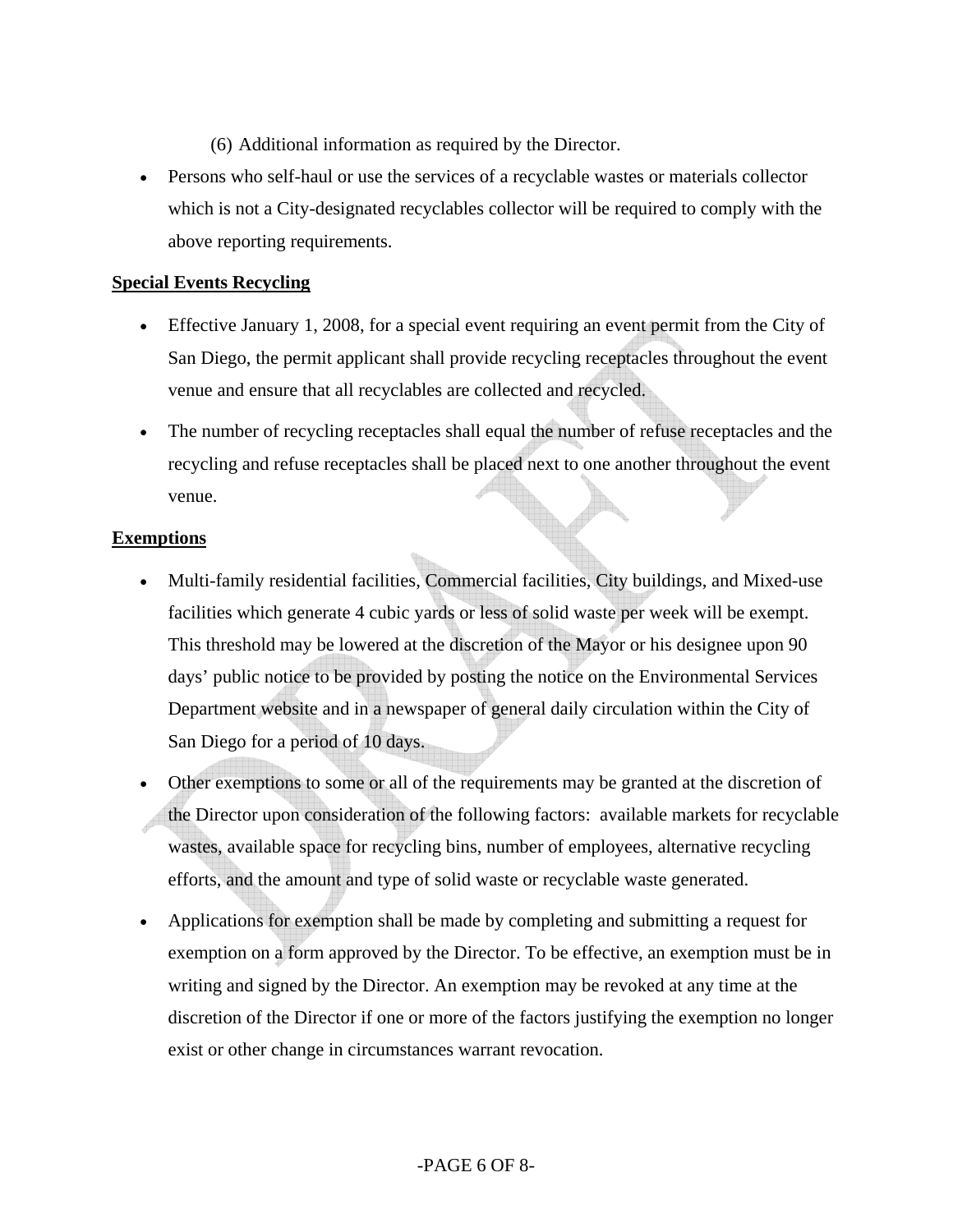#### **Self Haul**

• No person is prohibited from personally collecting and transporting their own recyclable waste to a recycling facility or from using the services of a recyclables collector which is not a City-designated recyclables collector.

#### **Designated Recyclables Collectors**

- Except for self-haulers, recyclables collectors may apply to the Director for a Designated Recyclables Collector certificate.
- Applicants for a designated recyclables collector certificate must complete and submit to the Director an application on a form approved by the Director and which includes at a minimum:
	- (1) Name, address, and phone number of the applicant;
	- (2) Description of vehicles used to provide service;
	- (3) Address where vehicles will be stored and maintained;
	- (4) Insurance coverage that meets the requirements to be established by ESD
- Certificates shall be valid for no more than two years. The certificate may be revoked at the discretion of the Director if the Designated Recyclables Collector fails to comply with any provision applicable to the Designated Recyclables Collector after being requested to comply therewith by the Director or designee. An appeal of a revocation may be made to the Mayor or designee, whose determination shall be final.
- All containers provided by Designated Recyclables Collectors for collecting and storing recyclables must be clearly labeled with the collector's name and phone number and must be equipped with a lock or other feature to prevent scavenging.
- The Director will post the list of City-designated recyclables collectors on Environmental Services Department website and include it in other City recycling educational materials

#### **Enforcement**

• Lack of participation will be monitored from reports provided to ESD by Franchisees, and Designated Recyclables Collectors, and other sources.

#### -PAGE 7 OF 8-